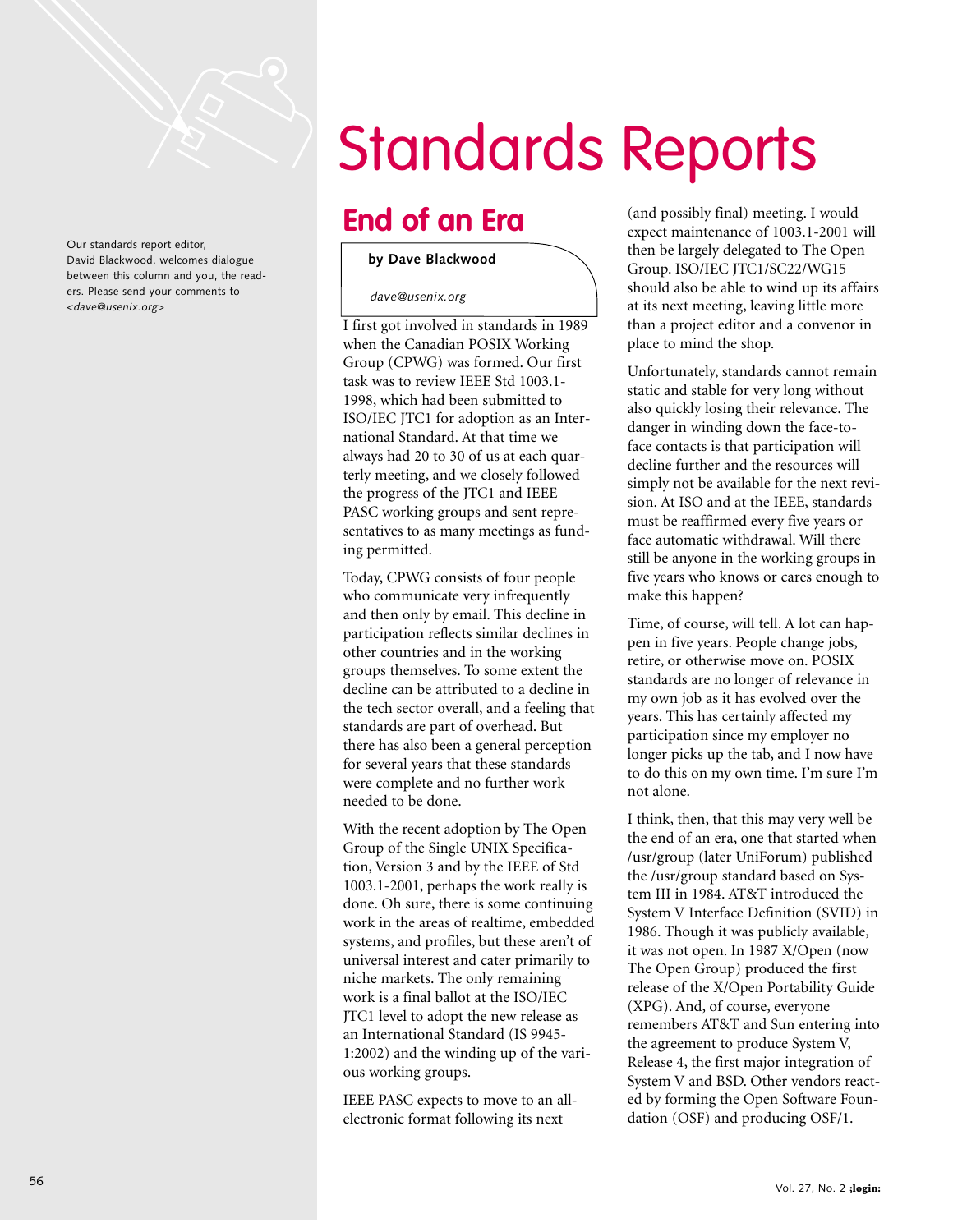AT&T, Sun, and others then formed UNIX International in response. And, finally, IEEE produced Std 1003.1-1988, defining the System Application Program Interface (API) [C Language] and submitted it to ISO/IEC for adoption as an International Standard. This brings me back to where I started.

In some respects the future of open standards has come full circle too. Expect to see more industry consortia leading the way, developing "industry standards," some of which may achieve formal recognition. But the value of that ISO or IEEE stamp of approval, too, will likely decline...until some future user group decides that enough is enough when it comes to competing vendorconsortia-defined standards and insists on something more. Those who cannot remember history are condemned to repeat it.

# **The Single UNIX Specification, Version 3**

#### **by Andrew Josey**

Andrew Josey is the director, server platforms, for The Open Group in Reading, England, and the chair of the Austin Group. Inc.

#### *a.josey@opengroup.org*

Work commenced in late 1998 on the Single UNIX Specification, Version 3. The core of the Single UNIX Specification, Version 3, collectively known as the Base Specifications, was developed, and is maintained, by a joint working group of members of the IEEE Portable Applications Standards Committee (PASC), of The Open Group, and of the ISO/IEC Joint Technical Committee 1. This joint working group is known as the Austin  $G$ roup.<sup>1</sup>

The Austin Group arose out of discussions among the parties that started in early 1998, leading to an initial meeting and formation of the group in September 1998. This represented a sea change

in attitude regarding development of two related specifications by three development organizations, which to that time had been developed separately, often involving the same standards developers.

The purpose of the Austin Group has been to revise, combine, and update the following standards: ISO/IEC 9945-1, ISO/IEC 9945-2, IEEE Std 1003.1, IEEE Std 1003.2, and the Base Specifications of The Open Group Single UNIX Specification.

After two initial meetings, an agreement was signed in July 1999 between The Open Group and the Institute of Electrical and Electronics Engineers (IEEE) to formalize the project, with the first draft of the revised specifications being made available at the same time. Under this agreement, The Open Group and IEEE agreed to share joint copyright of the resulting work. The Open Group has provided the chair and secretariat for the Austin Group.

This unique development has combined both the industry-led efforts and the formal standardization activities into a single initiative, and has incorporated a wide spectrum of participants, including people from the private sector, academia, government, and the open source communities.

The approach to specification development was one of "write once, adopt everywhere," with the resulting set of specifications being approved as IEEE Std 1003.1-2001 (POSIX) and The Open Group Base Specifications, Issue 6. At the time of writing, the specifications are in the final stage of gaining ISO/IEC approval. This set of specifications forms the core of the Single UNIX Specification, Version 3.

The Base Specifications, Issue 6 consist of the following technical standards:

- Base Definitions, Issue 6 (XBD)
- Shell and Utilities, Issue 6 (XCU)
- System Interfaces, Issue 6 (XSH)
- Rationale (Informative)

The revision of the Base Specifications has tried to minimize the number of changes required to bring implementations that conform to the earlier versions of the approved standards into conformance with the current standard. Specifically, the scope of this work excluded doing any "new" work but instead focused on collecting into a single document what had been spread across a number of documents, and presenting it in what had been proven in practice to be a more effective way. Some changes to prior conforming implementations were unavoidable, primarily as a consequence of resolving conflicts found in prior revisions, or which became apparent when bringing the various pieces together.

However, since the revision now references the 1999 version of the ISO C standard, there are a number of unavoidable changes that have been made which will affect applications' portability.

In addition to the Base Specifications, the Single UNIX Specification, Version 3 includes the X/Open Curses, Issue 4, Version 2 specification. Updates to X/Open Curses, Issue 4, Version 2 have been limited to production of a Corrigendum to allow it to exist in a Base Specifications, Issue 6 environment.

## **THE SINGLE UNIX SPECIFICA-TION, VERSION 3 – CONTENTS**

This section gives an overview of the documents that comprise the different parts of the Single UNIX Specification, Version 3 and how they are organized. The Single UNIX Specification, Version 3 is made up of the Base Specifications,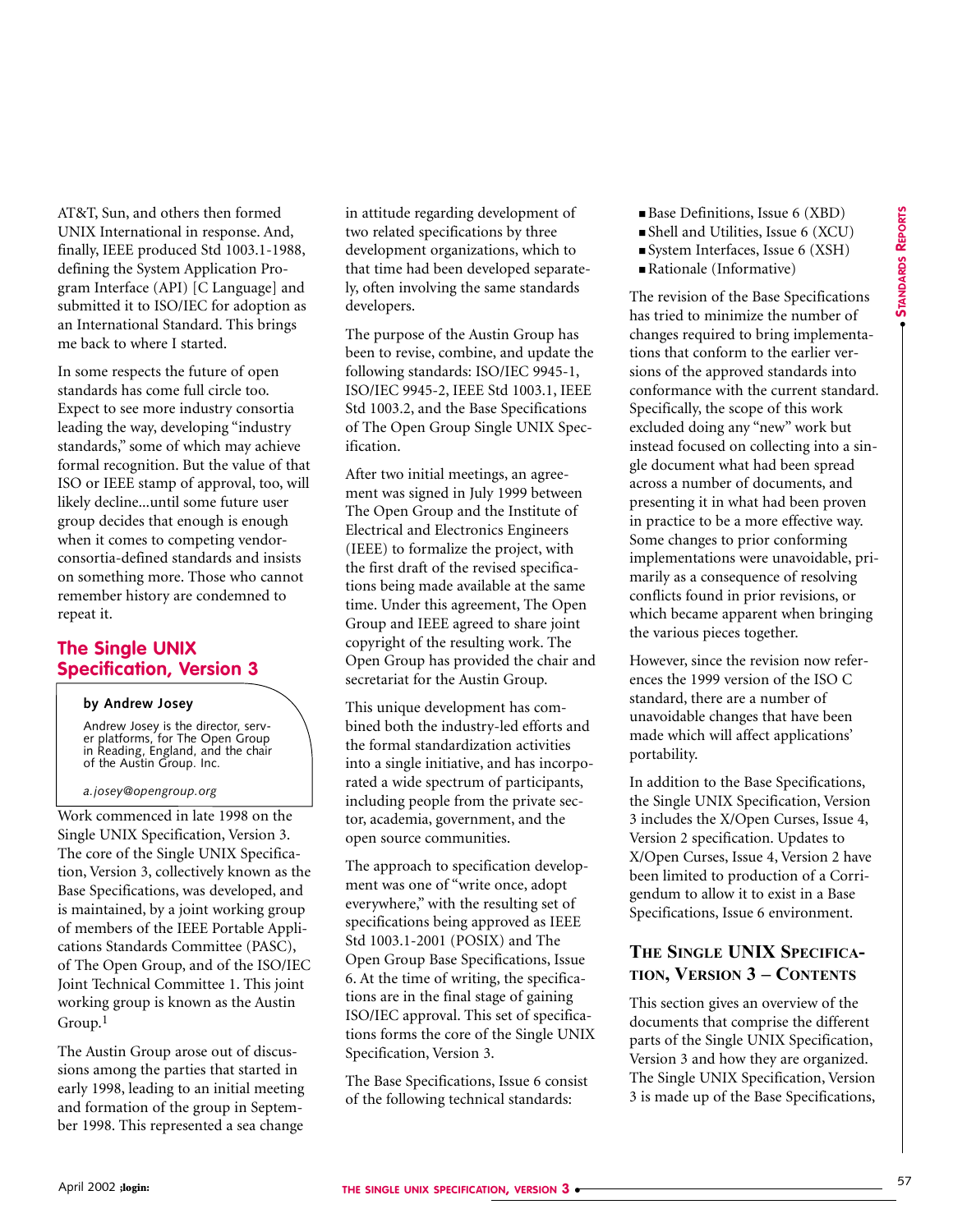Issue 6 and X/Open Curses, Issue 4, Version 2.

#### **BASE DEFINITIONS (XBD)**

The XBD document is part of the Base Specifications, Issue 6. XBD provides common definitions for the Base Specifications of the Single UNIX Specification; therefore, readers should be familiar with it before using the other parts of the Single UNIX Specification. The presence of this document reduces duplication in the other related parts of the Single UNIX Specification and ensures consistent use of terminology. This document is structured as follows:

Chapter 1 is an introduction, which includes the scope of the Base Specifications, and the scope of the changes made in this revision. Normative references, terminology, and portability codes used throughout the Base Specifications are included in this chapter.

Chapter 2 defines the conformance requirements, both for implementation and application conformance. For implementation conformance, this includes documentation requirements, conformance definitions for the core POSIX subset, conformance definitions for systems conforming to the Single UNIX Specification (denoted as the XSI extension), and option groups (previously known as feature groups).

Chapter 3 contains the general terms and definitions that apply throughout the Base Specifications.

Chapter 4 describes general concepts that apply throughout the Base Specifications.

Chapter 5 describes the notation used to specify file input and output formats in XBD and XCU.

Chapter 6 describes the portable character set and the process of character set definition.

Chapter 7 describes the syntax for defining internationalization locales as well as the POSIX locale provided on all systems.

Chapter 8 describes the use of environment variables for internationalization and other purposes.

Chapter 9 describes the syntax of pattern matching using regular expressions employed by many utilities and matched by the regcomp() and regexec() functions. Both Basic Regular Expressions (BREs) and Extended Regular Expressions (EREs) are described in this chapter.

Chapter 10 describes files and devices found on all systems and their semantics. For example, the device **/dev/null** is an infinite data source and data sink.

Chapter 11 describes the asynchronous terminal interface for many of the functions in XSH and the stty utility in XCU.

Chapter 12 describes the policies for command line argument construction and parsing. It contains the utility argument syntax used throughout XCU and the utility syntax guidelines for naming utilities and specifying their arguments and option-arguments and operands.

Chapter 13 defines the contents of headers that declare constants, macros, and data structures that are needed by programs using the services provided by the system interfaces defined in XSH. These are in the form of reference pages and are organized alphabetically.

#### **SHELL AND UTILITIES (XCU)**

The XCU2 document is part of the Base Specifications, Issue 6. XCU describes the shell and utilities that are available to application programs on systems conforming to this part of the Single UNIX Specification. Readers are expected to be familiar with the XBD

document. The XCU document is structured as follows:

Chapter 1 explains the status of this document and its relationship to other formal standards, including the ISO C standard and the XSH document. It also describes the utility limits, grammar conventions, defaults used by the utility descriptions, considerations for utilities in support of large files, and the list of required built-in utilities. The scope, conformance, and definitions sections are pointers to the XBD document; the sections are here to meet ISO/IEC rules regarding required sections. The terminology and portability codes are identical to the section in XBD and repeated here for ease of reference.

Chapter 2 describes the command language – that is, the shell command language interpreter – used in systems that conform to the Single UNIX Specification.

Chapter 3 describes a set of services and utilities that are implemented on systems supporting the Batch Environment option.

Chapter 4 consists of reference pages for all utilities available on systems conforming to the Single UNIX Specification. These are in the form of reference pages and are organized alphabetically.

#### **SYSTEM INTERFACES (XSH)**

The XSH document is part of the Base Specifications, Issue 6. XSH describes a set of system interfaces offered to application programs by systems conforming to this part of the Single UNIX Specification. Readers are expected to be experienced C language programmers and to be familiar with the XBD document. The XSH document is structured as follows:

Chapter 1 explains the status of this document and its relationship to other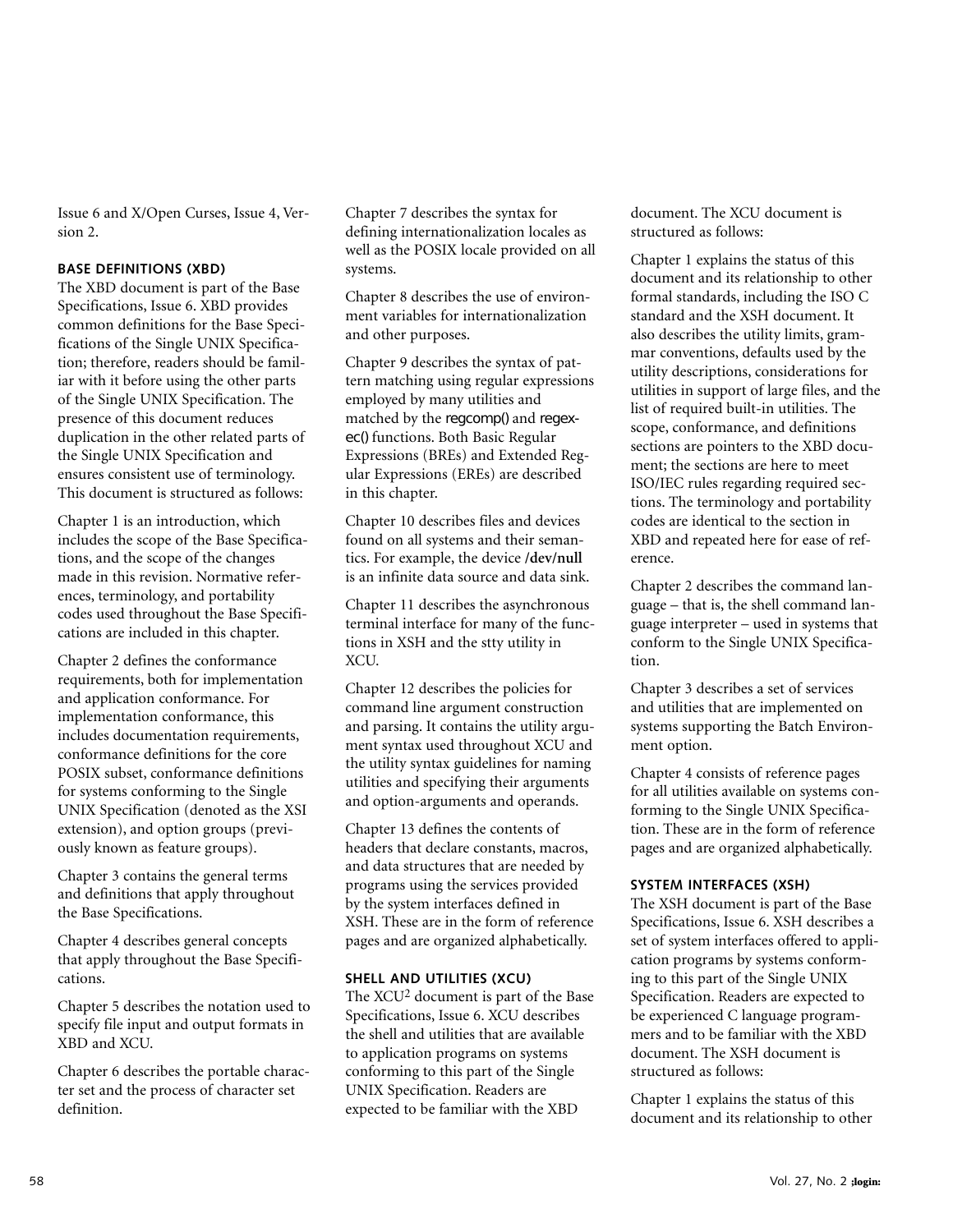formal standards. The scope, conformance, and definitions sections are pointers to the XBD document; the sections are here to meet ISO/IEC rules regarding required sections. The terminology and portability codes are identical to the section in XBD and repeated here for ease of reference.

Chapter 2 contains important concepts, terms, and caveats relating to the rest of this document. This includes information on the compilation environment, the namespace, definitions of error numbers, signal concepts, standard I/O streams, STREAMS, XSI IPC, realtime, threads, sockets, tracing, and data types.

Chapter 3 defines the functional interfaces to systems conformant to this part of the Single UNIX Specification. These are in the form of reference pages and are organized alphabetically.

#### **RATIONALE (XRAT)**

The XRAT document is part of the Base Specifications, Issue 6. The XRAT document has been published to assist in reviewing and understanding the main text. It contains historical information concerning the contents of the Base Specifications, Issue 6 and why features were included or discarded by the standard developers. It also contains notes of interest to application programmers on recommended programming practices, emphasizing the consequences of some aspects that may not be immediately apparent. This document is organized in parallel to the normative documents of the Base Specification, with a separate part (Parts A, B, and C) for each of the three normative documents. In addition, two other parts are included: Part D Portability Considerations and Part E Subprofiling Considerations. The Portability Considerations section includes a report on the perceived user requirements for the Base Specifications and how the facilities provided satisfy those requirements, together with guid-

ance to writers of profiles on how to use the configurable options, limits, and optional behavior. Written to meet the requirement that the document address subprofiling, the Subprofiling Considerations section contains an example set of subprofiling options.

#### **X/OPEN CURSES (XCURSES)**

XCURSES is not part of the Base Specifications, Issue 6 but, rather, describes a set of interfaces providing a terminalindependent method of updating character screens that are available to application programs on systems conforming to this part of the Single UNIX Specification. This document should be read in conjunction with The Open Group Corrigendum U056. This document is structured as follows:

Chapter 1 introduces Curses, gives an overview of enhancements that have been made to this version, and lists specific interfaces marked TO BE WITH-DRAWN. This chapter also defines the requirements for conformance to this document and shows the generic format followed by interface definitions in Chapter 4.

Chapter 2 describes the relationship between Curses and the C language, the compilation environment, and the X/Open System Interface (XSI) operating system requirements. It also defines the effect of the interface on the namespace for identifiers and introduces the major data types that the interfaces use.

Chapter 3 gives an overview of Curses. It discusses the use of some of the key data types and gives general rules for important common concepts such as characters, renditions, and window properties. It contains general rules for the common Curses operations and operating modes. This information is implicitly referenced by the interface definitions in Chapter 4. The chapter explains the system of naming the

Curses functions and presents a table of function families. Finally, the chapter contains notes regarding use of macros and restrictions on block-mode terminals.

Chapter 4 defines the Curses functional interfaces.

Chapter 5 defines the contents of headers that declare constants, macros, and data structures that are needed by programs using the services provided by Chapter 4.

Chapter 6 discusses the terminfo database, which Curses uses to describe terminals. The chapter specifies the source format of a terminfo entry using a formal grammar, an informal discussion, and an example. Boolean, numeric, and string capabilities are presented in tabular form.

Appendix A discusses the use of these capabilities by the writer of a terminfo entry to describe the characteristics of the terminal in use.

The chapters are followed by a glossary, which contains normative definitions of terms used in the document.

#### **IEEE STD 1003.1-2001**

The core of the Single UNIX Specification, Version 3 (the Base Specifications) is also IEEE Std 1003.1-2001. IEEE Std 1003.1-2001 is a major revision and incorporates IEEE Std 1003.1-1990 (POSIX.1), and its subsequent amendments, and IEEE Std 1003.2-1992 (POSIX.2), and its subsequent amendments, combined with the core volumes of the Single UNIX Specification, Version 2. It is technically identical to The Open Group, Base Specifications, Issue 6; they are the same document, the front cover having both designations. The final draft achieved 98% approval by the IEEE ballot group and was officially approved by the IEEE-SA Standards Board on December 6, 2001.